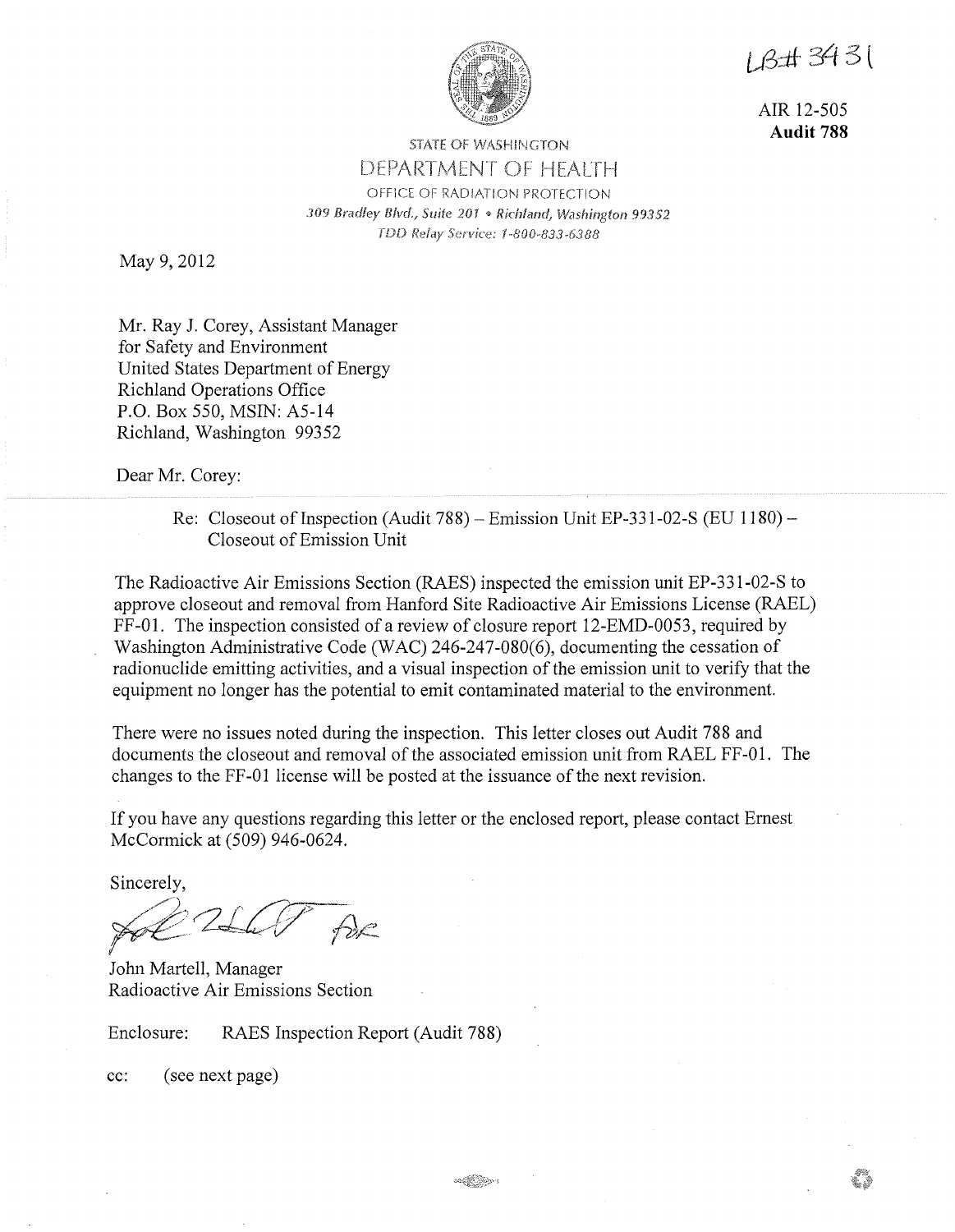Mr. Ray J. Corey May 9, 2012 Page 2 of 2

cc: Robert Anderson, MSA Matthew Barnett, PNNL John Bates, USDOE-RL Tom Beam, MSA Lee Bostic, BNI Jerry Cammann, MSA Jack Donnelly, WRPS Dennis Faulk, EPA Phil Gent, Ecology Robert Haggard, BNI Dale Jackson, USDOE-RL Steven Killoy, WRPS Ernest McCormick, WDOH Felix Miera, WRPS Valarie Peery, Ecology Michael Peloquin, WRPS Lucinda Penn, WRPS James Rasmussen, USDOE-RL John Schmidt, WDOH Maria Skorska, Ecology Jeff Voogd, WRPS Stephen Weil, USDOE-RL Rebecca Wiegman, WRPS Joel Williams Jr., CHPRC Joan Woolard, WCH Davis Zhen, EPA Environmental Portal RAES Tracking: Resp. to IM 7,206; Audit 788; EU 1180; NOC 787